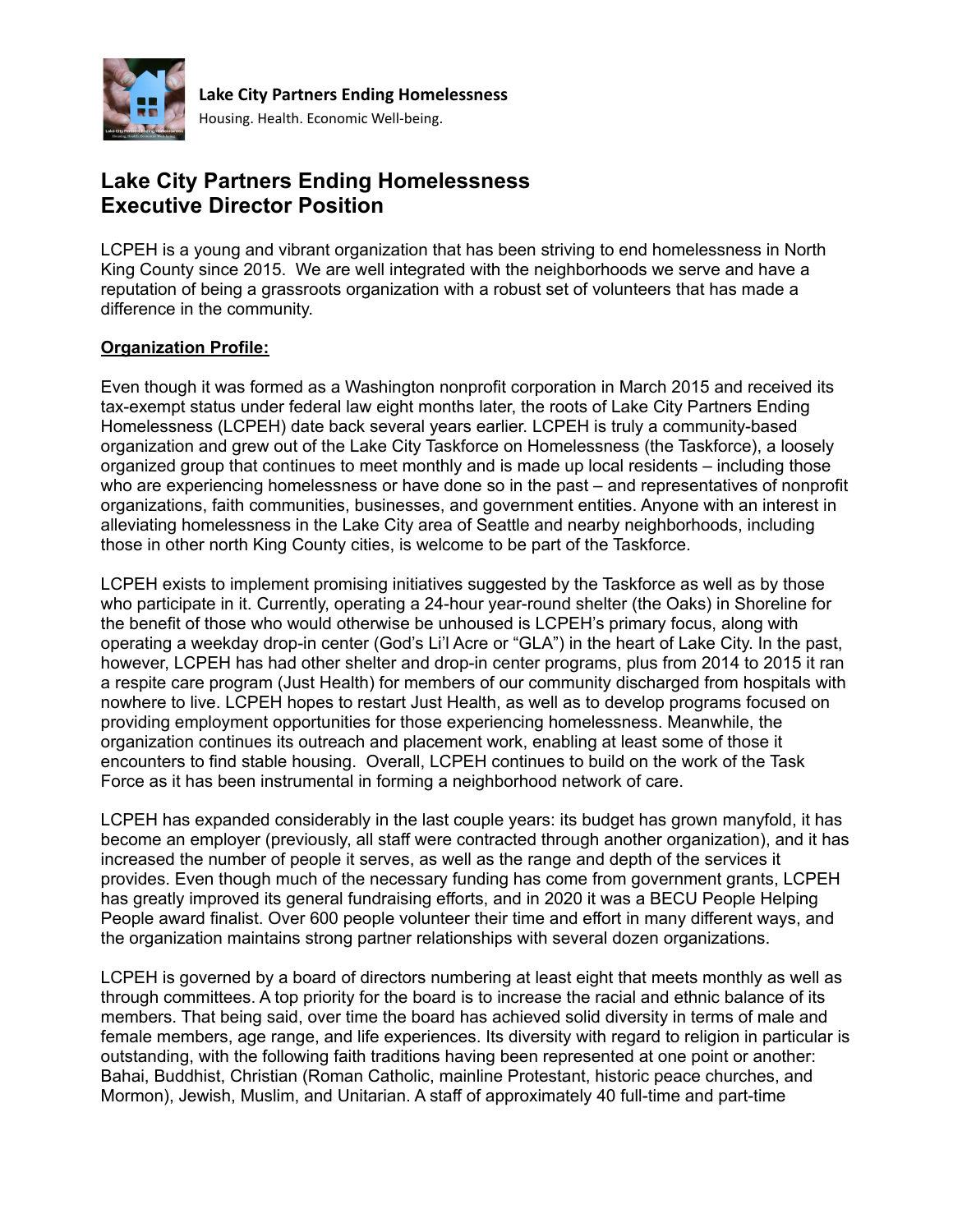

**Lake City Partners Ending Homelessness** Housing. Health. Economic Well-being.

employees reflects a variety of backgrounds and identities, and the same holds true for those served through LCPEH's programs.

Still, as a result of multiple past and present instances of systemic injustice, Lake City and other communities in the northern portion of King County remain generally white and Anglo, although this is changing. As an organization with a stated goal to end homelessness, LCPEH is committed to the long term work required to address all factors that contribute to some of our neighbors continuing to live without adequate housing. Overall, LCPEH seeks to carry out its mission with love and compassion, in a manner that honors the dignity and value of all people.

## **Position Description:**

The purpose of this position is to direct the administration, operations, and strategic plan fulfillment associated with LCPEH programs, including North King County Enhanced Shelter and GLA (our drop-in day center), in compliance with government contracts. Particular attention is to be devoted to the circumstances of those who are Black, Indigenous, People of Color, and others experiencing homelessness disproportionally. Other key duties include fundraising, promotion, and community outreach. LCPEH organizes the local community to ensure that program and service provision is available for people experiencing homelessness in the North King County area. The Executive Director takes seriously the daily survival needs of people experiencing homelessness, their pathways to housing, the collaborative efforts of the Lake City Taskforce on Homelessness to end homelessness, and LCPEH's expanding outreach beyond Seattle into Shoreline, Kenmore, and Bothell.

### **General Responsibilities:**

1) *Board Governance*: Works with LCPEH's board of directors (the Board) in order to fulfill the organization's mission and enhance its ability to live out its values.

- Responsible for leading LCPEH in a manner that supports and guides the organization's mission as defined by the Board.
- Responsible for communicating effectively with the Board and providing, in a timely and accurate manner, all information necessary for the Board to function properly and to make informed decisions.

2) *Financial Performance and Viability*: Works with the Board to develop resources sufficient to ensure the financial health of the organization.

- Responsible for the fiscal integrity of LCPEH, to include submission to the Board of a proposed annual budget and monthly financial statements that accurately reflect the financial condition of the organization.
- Responsible for fiscal management that generally anticipates operating within the approved budget, ensures maximum resource utilization, and maintains the organization in a financial position approved by the Board.
- Responsible for fundraising and developing other resources necessary to support LCPEH's mission.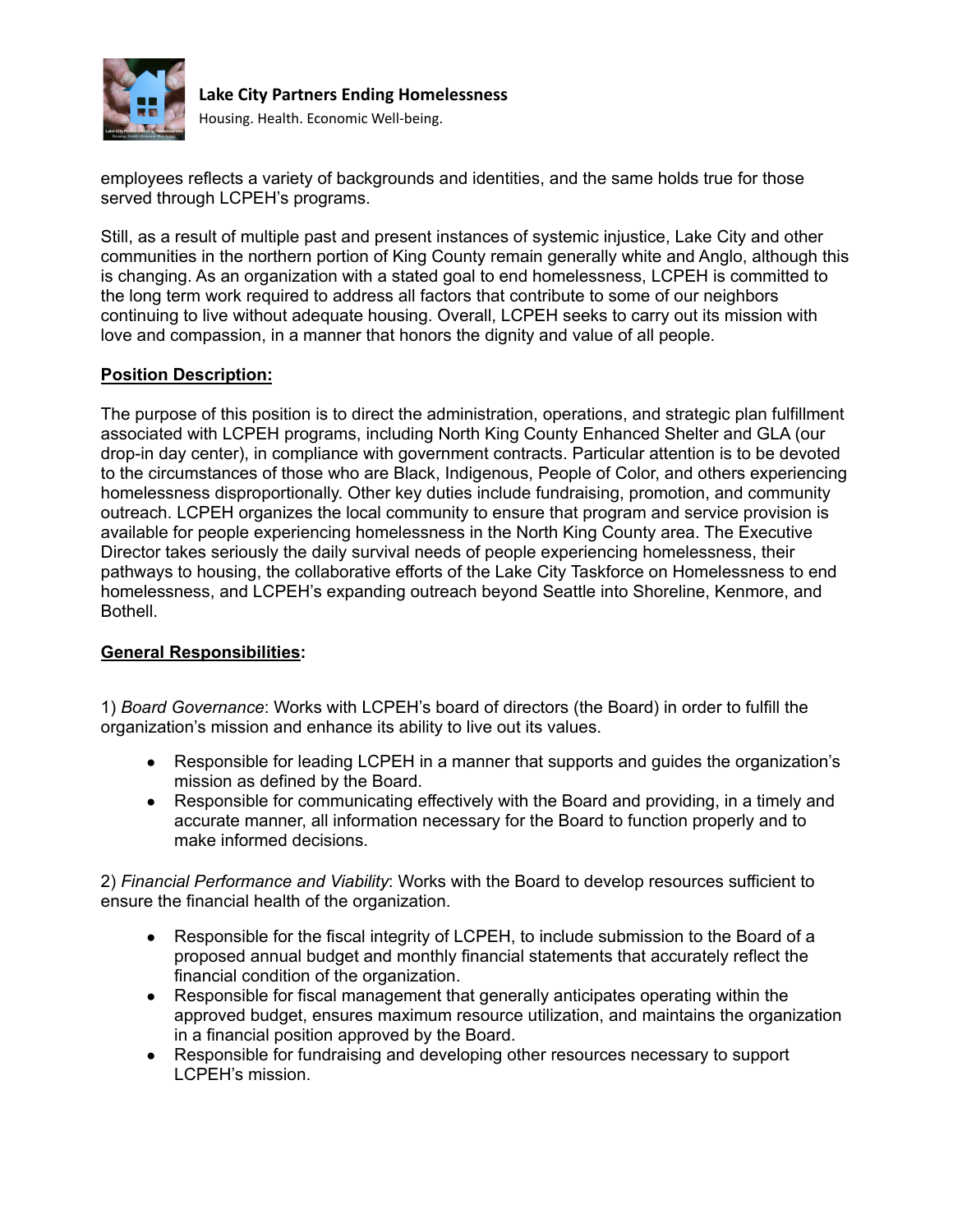

**Lake City Partners Ending Homelessness**

Housing. Health. Economic Well-being.

3) *Organization Mission and Strategy*: Works with the Board and staff to ensure that the mission is fulfilled through programs, strategic planning, and community outreach.

- Responsible for administering LCPEH's sponsored projects that relate to the organization's mission.
- Responsible for ongoing strategic planning (pursuant to the Board's approval of changes to the existing plan) to ensure that LCPEH can successfully fulfill its mission into the future.
- Responsible for being active and visible in the community by working closely with various groups, including other nonprofit entities, government agencies, and private organizations and for building solid relationships.
- Responsible for serving as LCPEH's primary spokesperson to the organization's constituents, the media, and the general public in collaboration with the Board.

4) *Organization Operations*: Monitors and applies resources to ensure that the organization operates effectively.

- Responsible for the effective administration of LCPEH operations.
- In collaboration with the Board, responsible for refining employment and administrative policies and procedures for all functions and for the day-to-day operation of the organization.
- Responsible for the hiring and retention of competent, qualified staff, as well as for occasional terminations of employment per policies.
- Responsible for supervision of and collaboration with organization staff.
- Responsible for evaluating and improving programs as they relate to the organization's mission, goals, and contractual obligations, as well as to achieving racial equity and removing barriers to it.
- Responsible for signing all notes, agreements, and other instruments made and entered into on behalf of the organization.
- Responsible for monitoring insurance coverage, requesting certificates for additional insured parties as needed, and addressing risk management requests and issues raised by insurance company or others.

## **Professional Qualifications:**

- A master's degree preferred or equivalent experience
- Demonstrated ability to work effectively in a multi-cultural setting
- Transparent with a track record of high integrity leadership
- Three or more years senior management experience, preferably in a nonprofit setting
- Solid, hands-on budget management skills, including budget preparation, analysis, decision-making, and reporting
- Strong organizational abilities including planning, delegating, program development, and task facilitation
- Ability to convey and articulate a vision of LCPEH's strategic future to staff, the Board, volunteers, and donors
- Knowledge of fundraising strategies and donor relations unique to the nonprofit sector
- Skills to collaborate with and motivate members of the Board and other volunteers
- Strong written and oral (including public speaking) communication skills
- Ability to interface with and engage diverse volunteer and donor groups, while preserving and enhancing relationships